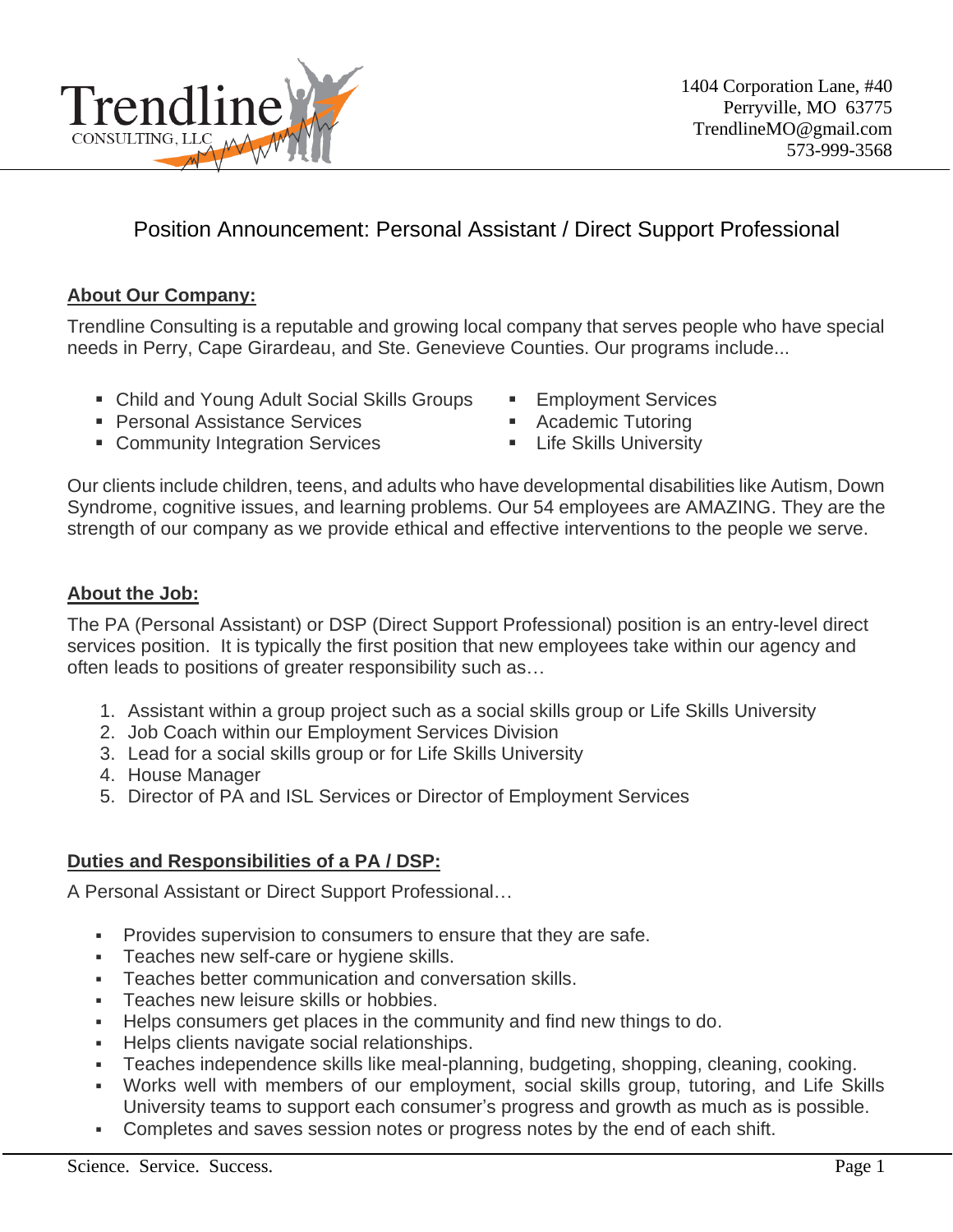

1404 Corporation Lane, #40 Perryville, MO 63775 TrendlineMO@gmail.com 573-000-3568

## **Reports To:**

A Personal Assistant or Direct Support Professional often reports to a House Manager or to the Director of PA and ISL Services.

#### **In Addition:**

The PA / DSP positions within Trendline Consulting are vital to the success of consumers. It is often the team members in these roles who determine (through their mindsets and their actions) how close individuals come to meeting their own unique potential. Ethical and professional PA's and DSP's are highly valued within Trendline Consulting.

Each consumer's goals are agreed upon by a team and are outlined in the consumer's ISP (Individual Support Plan). A Trendline Consulting lead (Director of PA & ISL Services or House Manager) then works with the team of PA / DSP staff to develop activities and lessons to teach the skills needed for the consumer to reach his/her goals.

Some consumers receive PA / DSP services for 24 hours per day from team members working in 6- 12 hour shifts throughout the week. Other consumers may receive as few as 4-10 hours per week of services and may have only one PA or DSP working with them.

In all cases, PA / DSP staff write case notes or session notes before ending each shift, and these notes are used to track progressand to determine what to stress during regular staffings and trainings.

#### **Requirements of a PA / DSP:**

An ideal candidate is someone who...

- Is ethical, professional, and highly responsible (required)
- Has a driver's license (required)
- Has a clean criminal background (required)
- Has a working cell phone and a working and safe vehicle (required)
- Wants to spend their time making a difference in the lives of others
- Is a good communicator with consumers and co-workers
- Is active and likes going places or sharing interests and hobbies with others
- Enjoys working with people
- Is dependable and punctual